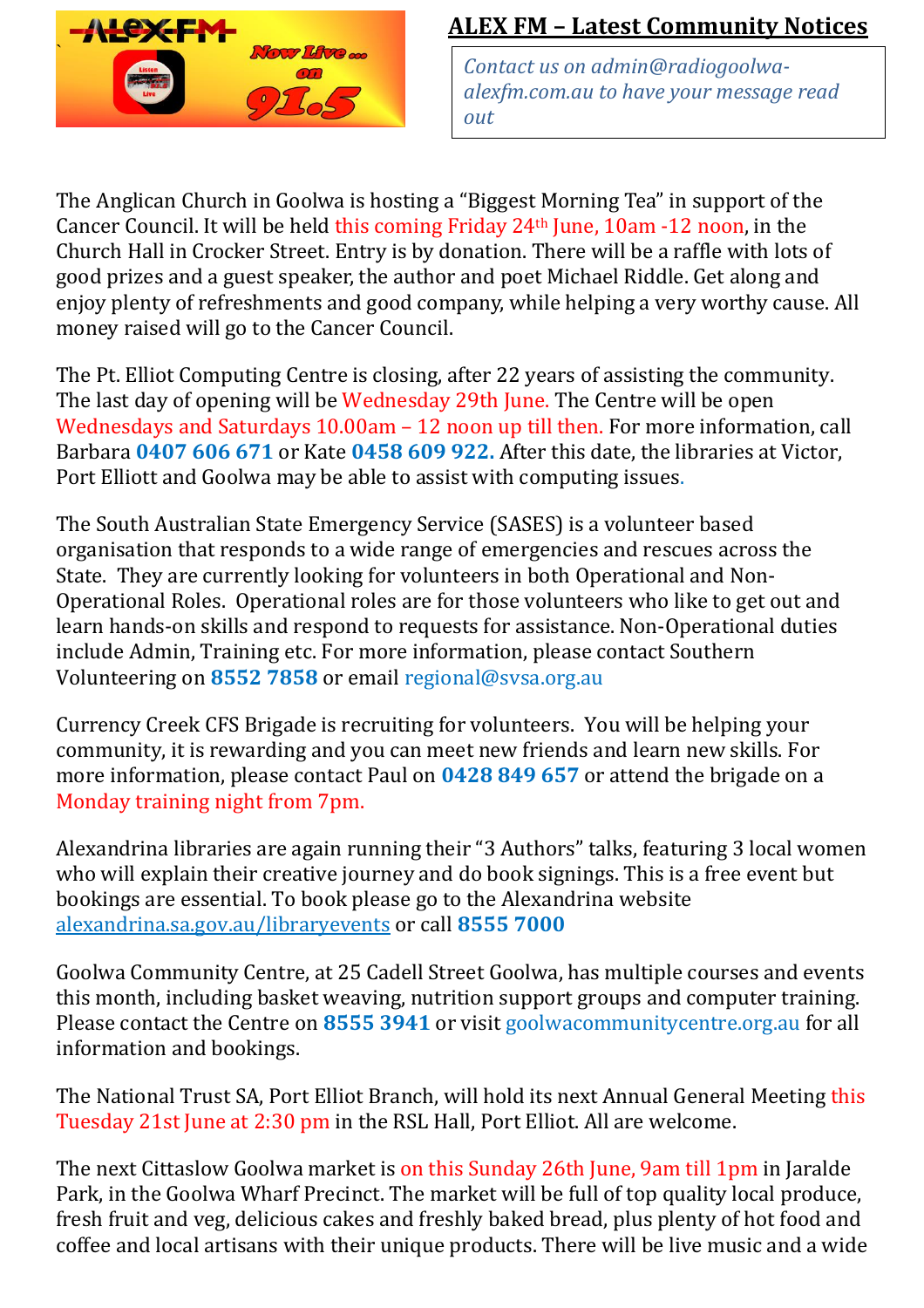

## **ALEX FM – Latest Community Notices**

*Contact us on [admin@radiogoolwa](mailto:admin@radiogoolwa-alexfm.com.au)[alexfm.com.au](mailto:admin@radiogoolwa-alexfm.com.au) to have your message read out*

selection of products from the Cittaslow Corner in Goolwa. For more information, contact Angela on **0438 321 674** or at cittaslowgoolwa.com.au

The South Coast Community is hosting another fantastic Black Tie & Boardies Winter Ball, Saturday 16th July, 7pm at the Middleton Pioneer Hall. Music by the Flaming Sambucas, Pizza nibbles, Curry main course and Sticky Date Pudding for dessert. Tickets available at Trybooking.com, search for Black Tie and Boardies. All proceeds to the Fleurieu Community Foundation for Homelessness.

Southern Cross Care "Sandpiper Lodge" in Goolwa is seeking volunteers to assist with Leisure and Lifestyle Programs. Volunteers are needed in any of the following areas – companionship, supporting residents in wheel chairs to and from activities, leisure and lifestyle activities. Ideally you would be available Thursdays and Fridays, but other suitable days could be arranged. Any time you can give is valuable. For more information, please contact Southern Volunteering on **8552 7858** or email [regional@svsa.org.au](mailto:regional@svsa.org.au)

The Station Masters Gallery, next to the Information Centre in Strathalbyn, is open 7 days a week from 10am till 4pm. The current exhibition is Fairy Planets, by 3D artist Karin Brown, and runs until Wednesday 27<sup>th</sup> July.

The Goolwa RSL is open for meals to the general public, as well as members, every Friday from 4.30pm. Good food at reasonable prices in a friendly atmosphere. Bookings are essential. Please contact Jane on 0407 098 978 to make your booking.

The Fleurieu Retire Active group are a friendly bunch who get together Monday mornings from 9.30am till 12noon at the Port Elliott Institute on The Strand, for games of Table Tennis and Cards. A great way to meet new friends and keep fit. For more information call Sue on **0413 591 003** 

Two new community mosaic projects are on at the Community Centre,25 Cadell Street, Goolwa on Wednesdays, 1-4pm. Come along, it's free, it's fun and you will learn new skills as you help create fabulous visible art for your community. For more information, please call **8555 3941**

The Goolwa Community Art & Craft Shop, on the Steam Ranger platform at Goolwa, has an extensive selection of quality handmade items for purchase. Opening hours are: Monday-Friday 11am-3pm; Saturday, Sundays, Public & School Holidays 10am-4pm.

Whale Season has begun and runs until October. If you see a whale and take photos please share them with the SA Whale Centre - they would love to share this experience with those unable to visit themselves. Stay up to date with whale sightings via the SA Whale Centre's Facebook page or by visiting the Whale Sighting Log online. You can also join the mailing list and be kept up to date with sightings.